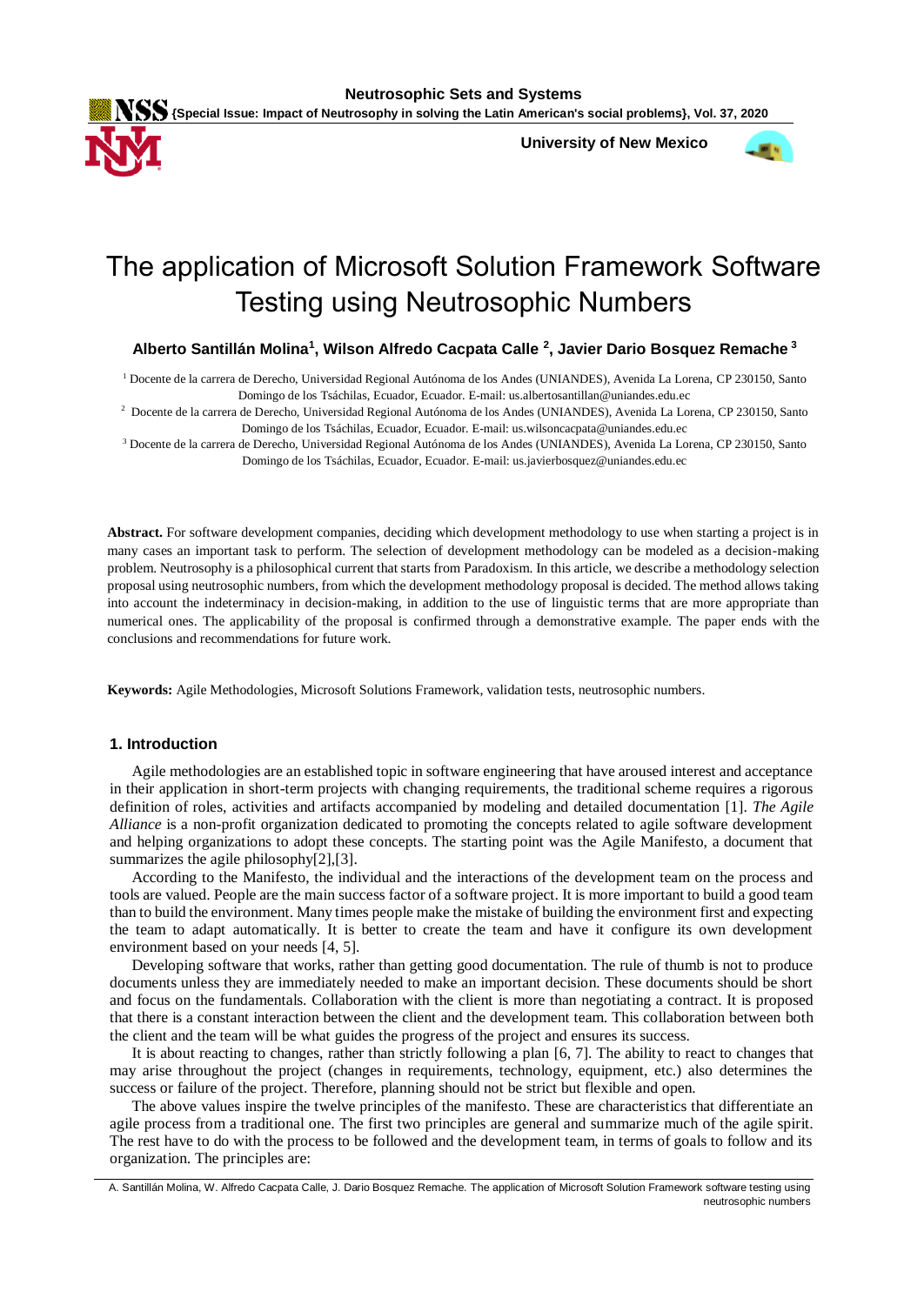The priority is to satisfy the customer through early and continuous releases of software that adds value.

- Welcome changes. Changes are captured so that the customer has a competitive advantage.
- Frequently deliver software that runs from two weeks to two months, with the shortest possible time interval between deliveries.
- The business team and the developers must work together throughout the project.
- Build the project around motivated individuals. Give them the environment and support they need and trust them to get the job done.
- Face-to-face dialogue is the most efficient and effective method of communicating information within a development team.
- Software that works is the main measure of progress.
- Agile processes promote sustainable development. Promoters, developers and users should be able to maintain constant peace.
- Permanent attention to technical quality and good design improves agility.
- Simplicity is essential.
- The best architectures, requirements, and designs come from self-organizing teams.
- At regular intervals, the team reflects about how to become more effective, and adjusts its behavior accordingly.

| Agile methodology                                           | <b>Traditional methodology</b>                      |  |  |  |
|-------------------------------------------------------------|-----------------------------------------------------|--|--|--|
| Based on heuristics from code production practices          | Based on standards followed by the development      |  |  |  |
|                                                             | environment.                                        |  |  |  |
| Specially prepared for changes during the project           | Some resistance to change                           |  |  |  |
| Internally imposed by the team                              | Externally imposed                                  |  |  |  |
| Less controlled process, with few principles                | Much more controlled process, with numerous         |  |  |  |
|                                                             | policies and regulations                            |  |  |  |
| There is no traditional contract or at least quite flexible | There is a predetermined contract                   |  |  |  |
| Small groups (-10 members) and working in the same          | Large groups and possibly distributed               |  |  |  |
| place                                                       |                                                     |  |  |  |
| Few artifacts                                               | More artifacts                                      |  |  |  |
| Few roles                                                   | More roles                                          |  |  |  |
| Less emphasis on software architecture                      | Software architecture is essential and is expressed |  |  |  |
|                                                             | through models                                      |  |  |  |

**Table 1.** Comparison between agile and "heavy" methodologies

The present research proposes a method based on neutrosophic numbers [\[8-10\]](#page-8-2)such that the different alternatives based on scenarios are evaluated by a group of experts according to evaluation criteria. The method includes the indeterminacy of decision-making, in addition to allowing calculation with the help of a linguistic scale, which is more suitable for human evaluators.

The article consists of the following sections: Section 2 delves into different aspects of the Microsoft Solutions Framework, recalls the concepts of the neutrosophic number and introduces the method that we will apply. Section 3 contains some additional details and the application of the method in an example. At the end of the paper, we state the conclusions.

# **2 Preliminaries**

The section presents the theoretical bases for understanding the research proposal. Describes the Microsoft Solutions Framework for Agile Application Development. Introduces the associated theory about software testers, validation testing. Finally, we describe the neutrosophic numbers in the context of the present investigation for the selection of the methodology [\[11-13\]](#page-8-3).

### **2.1 Microsoft Solutions Framework**

Microsoft Solutions Framework (MSF) for the Development of Agile Applications, is Microsoft's proposal for the development of applications using an agile methodology; which incorporates practices to manipulate quality of service (QoS) requirements, such as performance and security[\[14,](#page-8-4) [15\]](#page-8-5).

The phases of the MSF are:

Phase 1 - Strategy and scope

Phase 2 - Planning and proof of concept

Phase 3 - Stabilization

Phase 4 - Deployment

The roles in MSF Agile. In the MSF team model there are no hierarchies, they are all equally important. The recommended roles are:

• Business analyst

A. Santillán Molina, W. Alfredo Cacpata Calle, J. Dario Bosquez Remache. The application of Microsoft Solution Framework software testing using neutrosophic numbers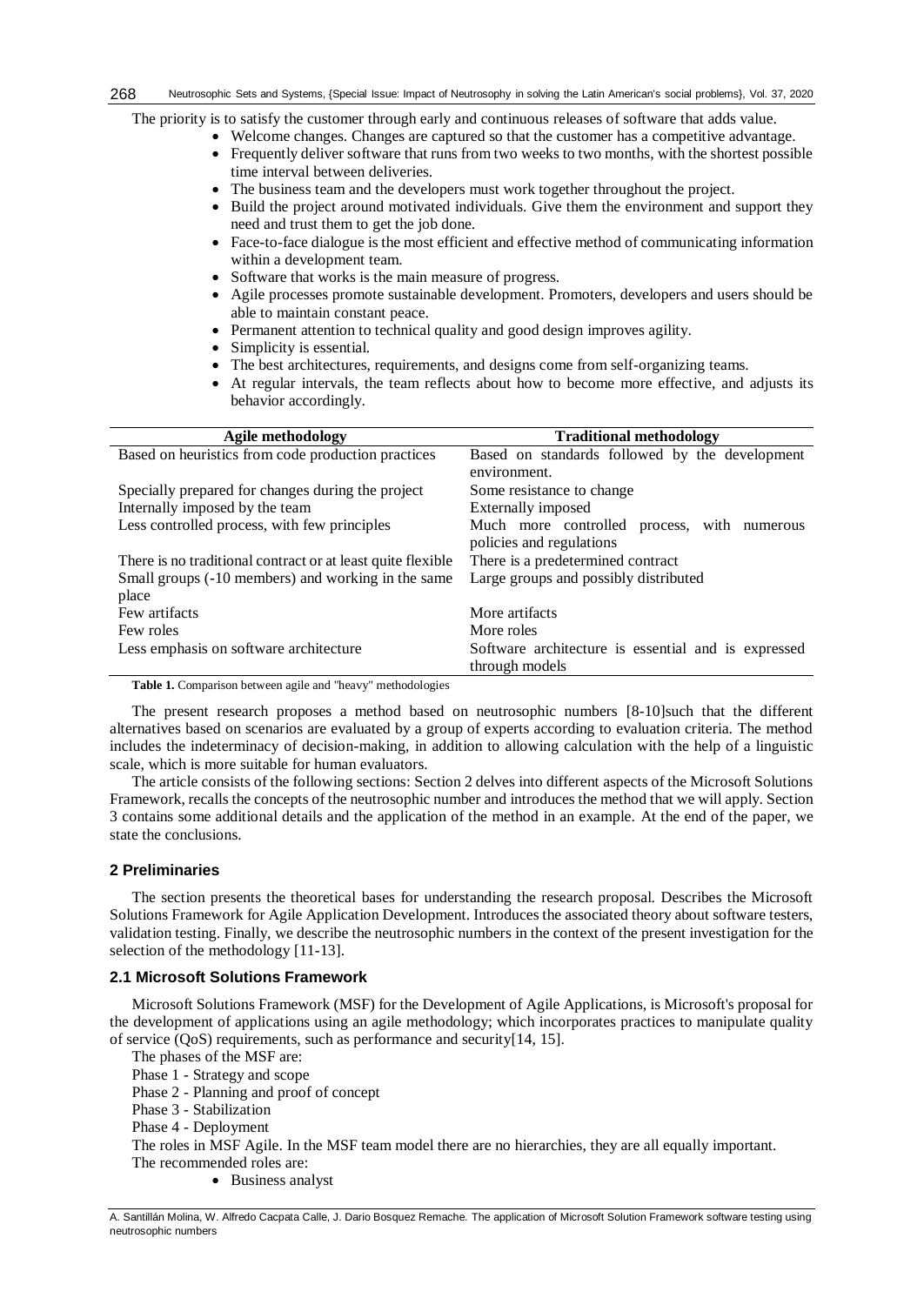

**Figure 1.** MSF Roles for Agile Application Development

This team of specialists, with different roles, meets on behalf of all the members involved with the production, use and maintenance of the product. Each member of the team, or each role, is responsible for representing the specific needs of all members of their group and none is more important than another. These meetings provide the necessary balances and checks to ensure that a true solution is produced. Figure 1 shows the composition of the team of specialists.

#### **2.2 Software Testers**

The test staff manages the test area in MSF Team Model. Their primary goal is to find and report product issues that could adversely affect its value. Test personnel must understand the context of the project and help others base their decisions on that context. A key objective of the test personnel is to locate the significant errors that the product may present during the test phase and to report accordingly. Once a bug is found, it is also up to the testing staff to accurately communicate its consequences and describe workarounds that would reduce its impact. They should write descriptions of the errors and the steps necessary to reproduce them, easy to understand and to follow. They also participate with the rest of the team in defining the quality standards for the product. The purpose of the tests is to see if known functions are working correctly and to discover new problems.

The test staff workflow is as follows:

- Analysis
- Close errors
- Documentation development
- Establishment of test environments
- Establishment of the project process
- Product Launch
- Proof of a customer requirement
- Checking a product requirement

# **2.3 Scenario testers**

A scenario is divided into test tasks and development tasks and testers are in charge of developing and executing the test cases. Assigning a scenario to test indicates that the functionality has been integrated into a framework and is ready to be tested.[\[16\]](#page-8-6), [\[17\]](#page-8-7). Validating that a structure reflects the intended functionality of the scenario requires an understanding of the scenario and its boundary conditions; so the validation tests should be written to cover the full functionality as well as the boundary condition of the scenario and will be executed while bugs are reported What to do to test scenarios?

MSF proposes a set of activities that must be carried out to test scenarios:

Define test approach

A test approach is a strategy that guides the test plan and its execution, while determining the quality models for packaging the product.[\[18\]](#page-8-8), [\[19\]](#page-8-9). The test approach activities are a starting point for the project's anticipated test plan, but it evolves and changes with it. A test approach should include a mix of techniques, including manual and automated tests, and prior to each iteration, the test approach document should be updated to reflect the goals of the iteration testing and the test data that will be employees.

A. Santillán Molina, W. Alfredo Cacpata Calle, J. Dario Bosquez Remache. The application of Microsoft Solution Framework software testing using neutrosophic numbers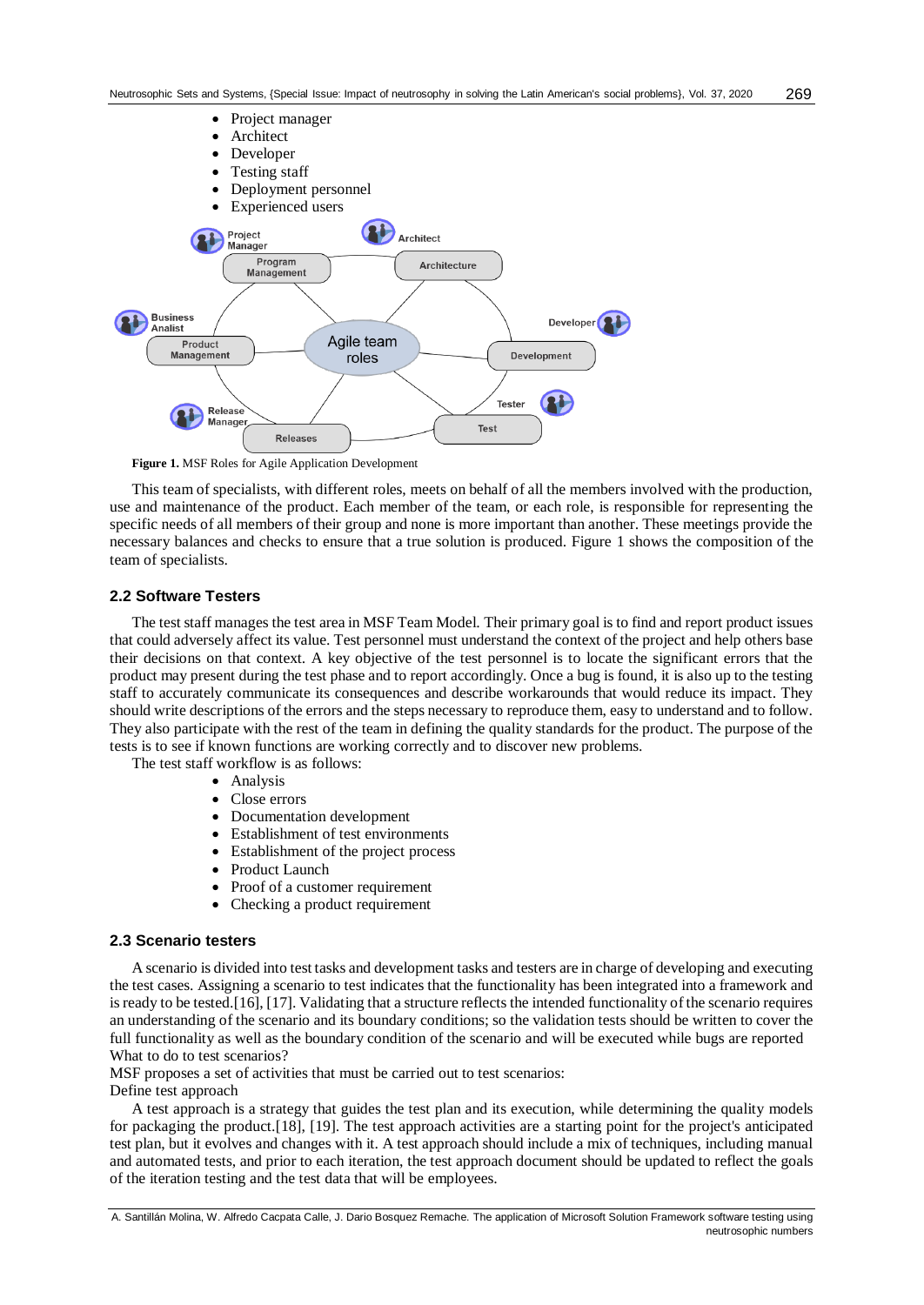The sub-activities defined for this activity are:

 Determine the context of the project: The risks of the project and the users that these could affect are identified, as well as the special situations that could affect the level of verification necessary. What is at risk and its impact, should the product fail, must be determined.

 Determine the mission of the test: The goals of the project to be satisfied through the tests are identified, consulting with the architect and business analyst on technical uncertainties and user risks.

- Evaluate possible testing techniques: The tools available for testing, as well as the skills of the test team, should be evaluated to determine possible and appropriate testing techniques for the project.
	- Define test metrics: You should use the project context, test mission, and test techniques to determine test metrics. These metrics will include the thresholds for the various types of tests (load, throughput, etc.) or the percentage of automated tests.

# **2.4 Validation tests**

The validation tests ensure the functionality of the system, take a "black box" view of the application and focus on the areas most important to the end user in order to check the functionality corresponds to what is written on the scenario[\[20,](#page-8-10) [21\]](#page-8-11). Writing test cases for validation tests helps testers identify problems using test mechanisms that mimic the real world.

To write a validation test, you must consider the following aspects:

- Identify the test area and environment: Isolate the area where the test will be run. Iteration tests are the set of automated test cases that run after the functionality validation tests. However, a feature does not have to pass this test to be successful. Tests can be run as part of iteration tests if they are automated.
- Identify the details of the test case flow: Identify the test data required for each test case, based on the test approach report, as well as the constraints and boundary conditions for the test cases required in the tasks test. Check if test cases can be automated and identify procedural steps for the scenario flow.
- Write test cases: Write test documentation for test case manuals and automated test cases for iteration tests.
- Other activities to be executed are: the selection of a test case to run it, discovering a possible bug and carrying out exploratory tests refers to the point dedicated to testing the quality of service requirements.

### **2.5 Neutrosophic numbers for the determination of opportunities in the application of tests**

The determination of opportunities in the application of software tests can be modeled as a multi-criteria decision-making problem[\[22,](#page-8-12) [23\]](#page-8-13). From which there is a set of alternatives that represent software development tests  $A = \{A_1, \dots A_n\}$ ,  $n \ge 2$ ; which are evaluated based on the set of criteria  $C = \{C_1, \dots C_m\}$ ,  $m \ge 2$  that characterize the project [\[10,](#page-8-14) [24,](#page-8-15) [25\]](#page-8-16).

The solution is defined with a spectrum that represents the true preference to use a test type with a degree of falsehood and a degree of denial. Problems of this nature have been modeled as a neutrosophic problem.

Neutrosophy is a philosophical current that starts from Paradoxism [\[26\]](#page-8-17). In the 1980s, the international movement called Paradoxism developed [\[27\]](#page-8-18), based on contradictions in science art, was founded by Romanian author Florentin Smarandache currently living in the United States who later extended it to Neutrosophy, based on contradictions and their neutrals with multiple practical applications [\[26,](#page-8-17) [28-31\]](#page-8-19).

Neutrosophy allows the representation of neutrality, it was proposed by Smarandache[\[32\]](#page-8-20). It represents the basis for a series of mathematical theories that generalize classical and fuzzy theories such as neutrosophic sets and neutrosophic logic. A neutrosophic number (N) is represented as follows [\[11-13,](#page-8-3) [33,](#page-8-21) [34\]](#page-9-0):

Let  $N = \{(T, I, F): T, I, F \subseteq [0, 1]\}$ , a neutrosophic valuation is a mapping of a group of propositional formulas over  $N$ , that is, for each proposition p we have

$$
v(p) = (T, I, F) \tag{1}
$$

Where:

T: represents the degree of truth,

I: represents the degree of indeterminacy,

F: represents the degree of falsehood.

The main evaluation criteria that are taken into account for the selection of the test are made up of the following 5 indicators:

 $c_1$ Redundancy,  $c_2$ Complexity,  $c_3$ Dynamism,  $c_4$ Specialization,

A. Santillán Molina, W. Alfredo Cacpata Calle, J. Dario Bosquez Remache. The application of Microsoft Solution Framework software testing using neutrosophic numbers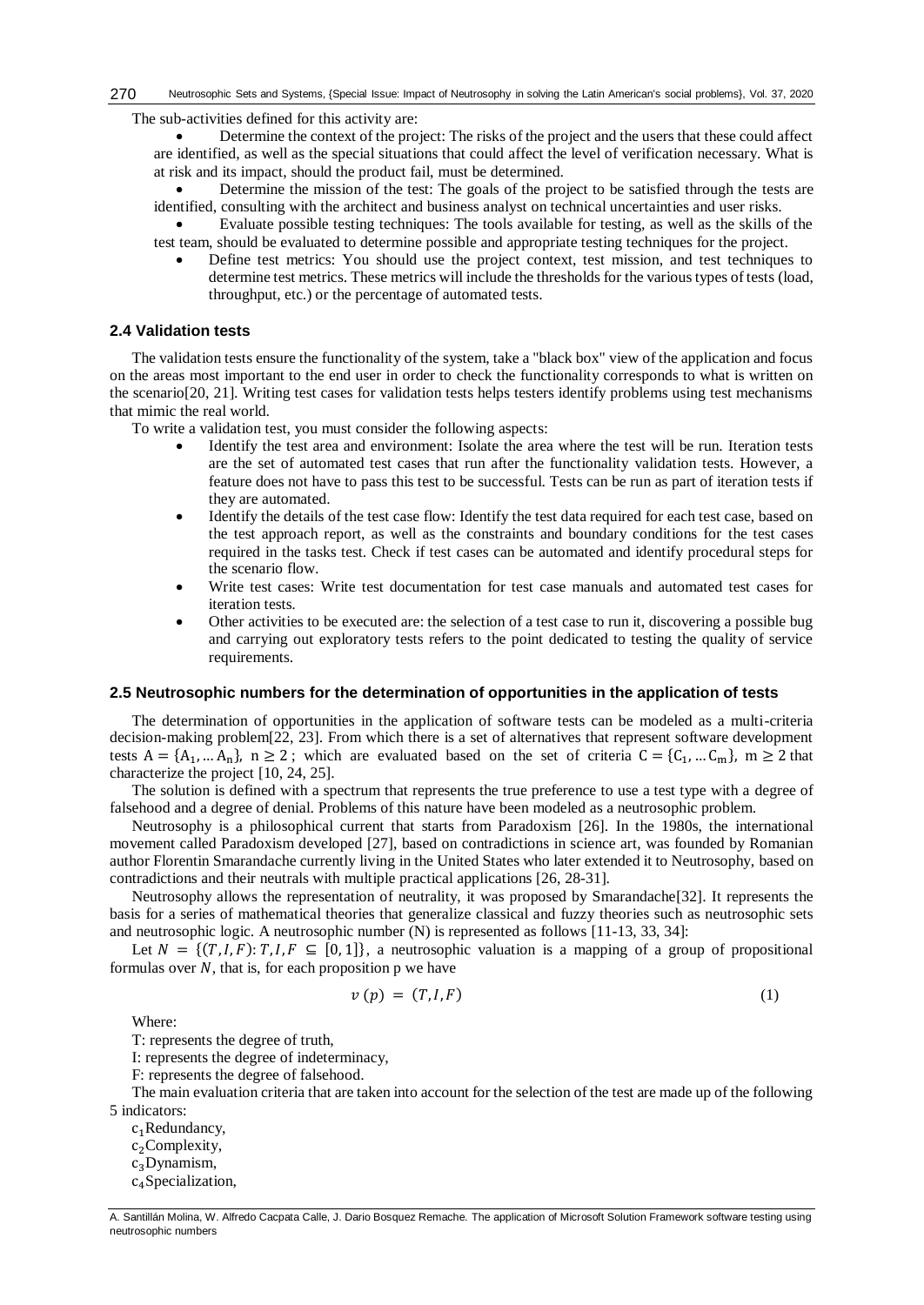(3)

The linguistic terms that are used to measure the importance of such criteria are summarized in Table 2.

| Linguistic term         | Value              |
|-------------------------|--------------------|
| Not important           | (0.10, 0.90, 0.90) |
| Less important          | (0.20, 0.85, 0.80) |
| Slightly important      | (0.30, 0.75, 0.70) |
| Somewhat important      | (0.40, 0.65, 0.60) |
| Average importance      | (0.50, 0.50, 0.50) |
| Important               | (0.60, 0.35, 0.40) |
| Very important          | (0.70, 0.25, 0.30) |
| Strongly important      | (0.8, 0.15, 0.20)  |
| Very strongly important | (0.9, 0.1, 0.1)    |
| Extremely important     | (1,0,0)            |

**Table 2.** Domain of values to assign weight to the criteria.

The linguistic terms [\[35,](#page-9-1) [36\]](#page-9-2) we used to evaluate the criteria are summarized in Table 3..

| Linguistic term      | Neutrosophic number |
|----------------------|---------------------|
| Extremely good (EG)  | (1,0,0)             |
| Very Very good (VVG) | (0.9, 0.1, 0.1)     |
| Very good (VG)       | (0.8, 0.15, 0.20)   |
| Good(G)              | (0.70, 0.25, 0.30)  |
| Medium good (MDG)    | (0.60, 0.35, 0.40)  |
| Medium (M)           | (0.50, 0.50, 0.50)  |
| Medium bad (MDB)     | (0.40, 0.65, 0.60)  |
| Bad (B)              | (0.30, 0.75, 0.70)  |
| Very bad (VB)        | (0.20, 0.85, 0.80)  |
| Very Very bad (VVB)  | (0.10, 0.90, 0.90)  |
| Extremely bad (EB)   | (0,1,1)             |

**Table 3.** Linguistic terms used.

- 1. If it is the group of experts who evaluate the software, then we have the following steps to carry out the evaluation of the alternatives:  $E = \{E_1, E_2, \dots, E_l\}$
- 2. The experts evaluate the importance of each criterion according to the scale that appears in Table 2. Let  $\widetilde{W}_i = (\widetilde{W}_{i1}, \widetilde{W}_{i2}, \cdots, \widetilde{W}_{im}) \widetilde{W}_{ij}$  (i = 1,2, .., l) be the vector of the evaluations provided by the i-th expert on the criteria, where  $\tilde{w}_{ij}$  is the element of Table 2 such that the i-th expert selected the degree of importance of the j-th criterion.

The aggregation vector of the weights is calculated by the following formula:

$$
\widetilde{W} = \left(\frac{\sum_{i=1}^{l} \widetilde{w}_{i1}}{1}, \frac{\sum_{i=1}^{l} \widetilde{w}_{i2}}{1}, \cdots, \frac{\sum_{i=1}^{l} \widetilde{w}_{im}}{1}\right)
$$
\n(2)

3. The experts evaluate the alternatives regarding to the criteria according to the linguistic scale that appears in Table 3. Let us call  $\tilde{x}_{ijk}$  the element of Table 3, which corresponds to the evaluation given by the i-th expert according to the j-th criterion on the alternative k-th. 4. For each alternative, we calculate:

$$
\tilde{b}_k = \frac{\sum_{i=1}^l \sum_{j=1}^m \tilde{w}_j \wedge_N \tilde{x}_{ijk}}{lm}
$$

 $\overline{lm}$ Where is the j-th element of the vector, while is the n-norm defined by Equation 4.

$$
(T_1, I_1, F_1) \Lambda_N (T_2, I_2, F_2) = (min(T_1, T_2), max(I_1, I_2), max(F_1, F_2))
$$
\n(4)

For each alternative, the score of the neutrosophic number obtained in Equation 3 is calculated, which is a crisp value that is calculated by formula 5.

A. Santillán Molina, W. Alfredo Cacpata Calle, J. Dario Bosquez Remache. The application of Microsoft Solution Framework software testing using neutrosophic numbers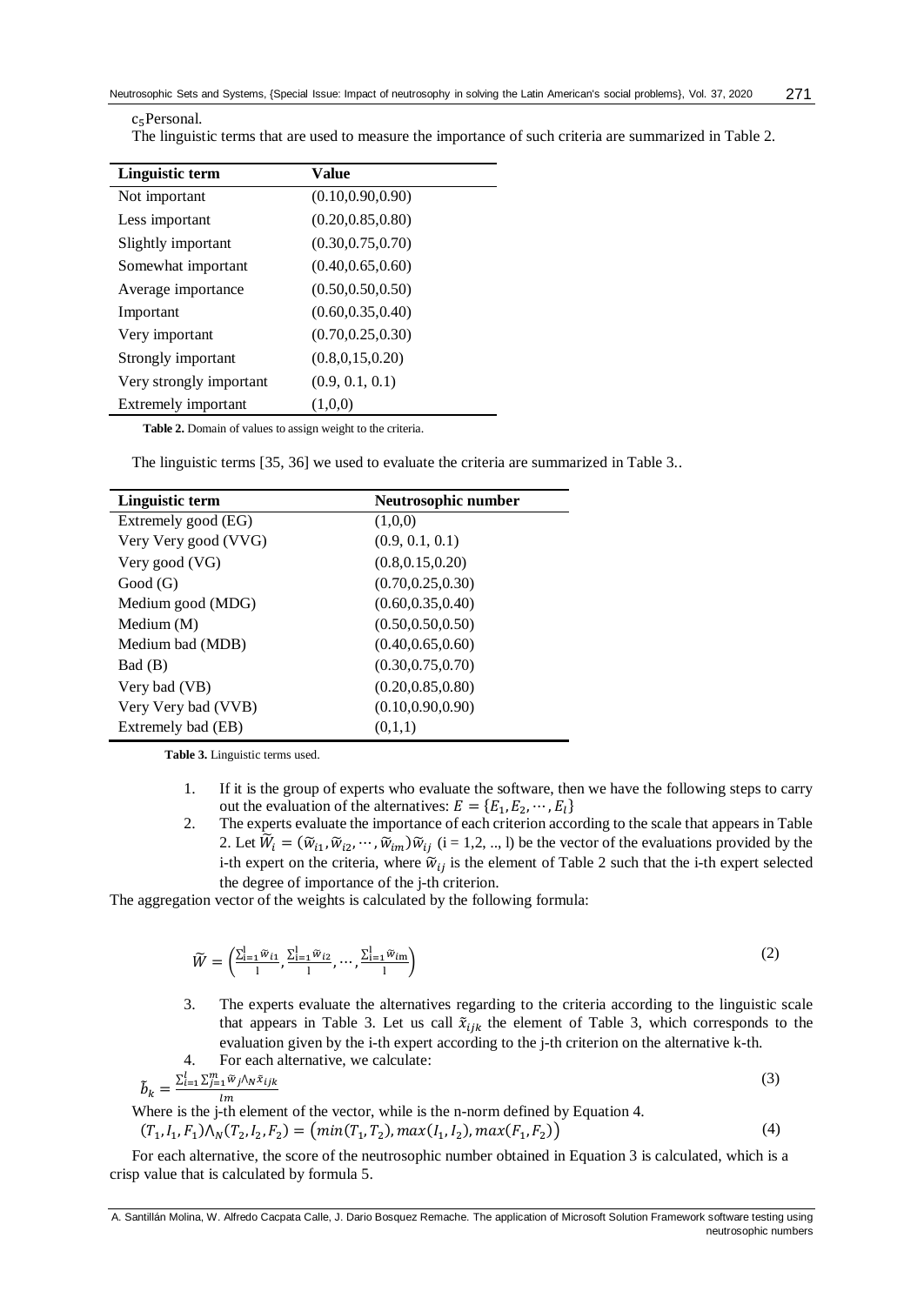#### $s(\tilde{b}_k) = \frac{1}{3}$  $\frac{1}{3}(2 + T_k - I_k - F_k)$  $)$  (5)

Where,  $\tilde{b}_k = (T_k, I_k, F_k)$ 

The preferred alternatives are those with a higher value of  $s(\tilde{b}_k)$ 

# **3 Implementation of quality of service (QoS) tests**

To validate that a structure reflects the constraints provided in the quality of service requirements, knowledge beyond the constraint is needed and that the performance, safety, stress and load tests are completed and none are blocked. MSF proposes a set of activities that must be carried out to test the quality of service requirements: The test approach was already described when we dealt with the scenario tests, in which it was said that it is the step that precedes the creation of the plan of tests. The test plan allows you to specify what you want to test and how to run and measure the progress of those tests.

To define a performance test, the following sub-activities must be carried out:

Understand the purpose of the test

Specify test settings: Configuration variables include hardware, operating system, software, and other features that are important to use in running tests. Each test configuration can represent one test matrix entry. See figure 2.



**Figure 2.** Test configuration variables.

Design the test: The test conditions should be mapped including the prerequisites and the scheduled scenario that needs to be reviewed to determine in which areas performance may be critical.

Security testing or penetration testing uses the threats found in the threat modeling process to simulate an attempt by the adversary to attack the product. This form of testing can be divided into three parts: exploration, identification of the defect and exploitation. Penetration testing may discover new vulnerabilities that become security requirements or errors in the attempt to block entry points and subsequent access to assets.

This form of testing requires special abilities to be able to think and act like the adversary. Stress testing determines an application's breakpoints and pushes the application beyond its upper limit where resources are saturated. They are used to identify the upper limits of application load where the application response has degraded to an unacceptable level or has completely failed.

A stress test is a type of performance test. They can be used to predict application behavior and to validate an application's stability and reliability by running load tests over an extended period of time.

A load test is another type of performance test. Load testing helps to ensure that the application meets your

A. Santillán Molina, W. Alfredo Cacpata Calle, J. Dario Bosquez Remache. The application of Microsoft Solution Framework software testing using neutrosophic numbers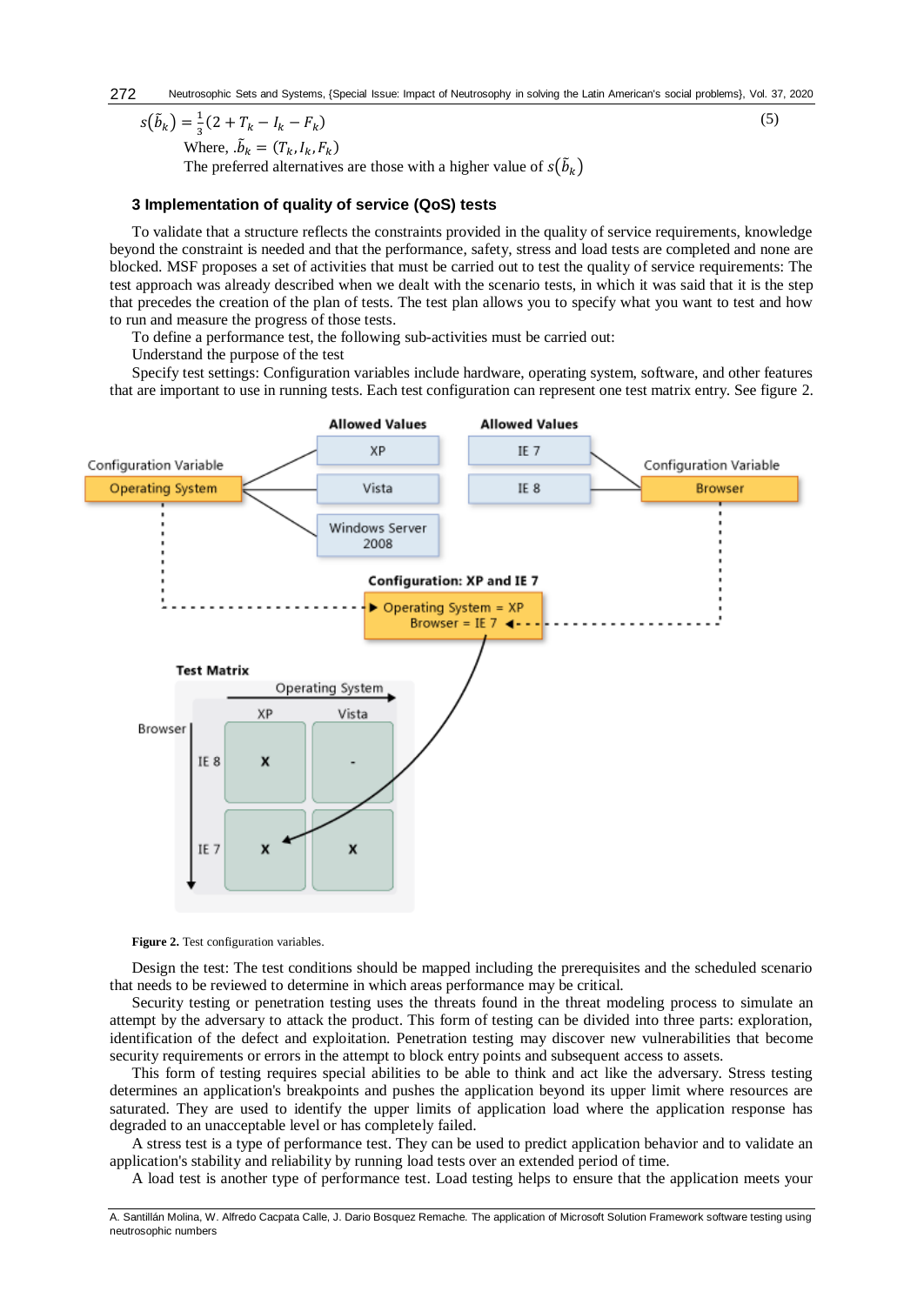QoS requirements under load conditions. When running load tests, it is common to focus on high traffic areas, 20% of the application being used 80% of the time.

Exploratory testing is a systematic way to test a product, the objective is to discover new scenarios or new service quality requirements. It is important to define a time limit range for the test and to keep a log.

Two other activities to be performed by testers are: Select and run a test case and discover a bug.

#### **Example 1:**

This section describes an example to demonstrate the applicability of the proposed method in a test type selection case. The example presents the fundamental elements synthesized to facilitate the understanding of the readers.

After the consultation with 3 experts, the vectors of importance W attributed to each indicator were obtained. Table 4 shows the resulting activity values.

| w                  |
|--------------------|
| (0.63, 0.33, 0.37) |
| (0.85, 0.12, 0.15) |
| (0.74, 0.20, 0.26) |
| (0.88, 0.13, 0.12) |
| (0.94, 0.02, 0.06) |
|                    |

**Table 4.** Weights determined for the indicators.

A processing of the evaluations on the fulfillment of the criteria is carried out.

In this example, we will compare three alternatives that are evaluated according to the 5 criteria by the 3 experts. This can be seen in Table 5, 6 and 7, corresponding to the evaluations by each expert, respectively.

| Criteria                                        | C1          | C <sub>2</sub> | C <sub>3</sub> | C <sub>4</sub> | C <sub>5</sub> |  |  |  |
|-------------------------------------------------|-------------|----------------|----------------|----------------|----------------|--|--|--|
| A1                                              | <b>MDG</b>  | M              | $\bf{B}$       | $\mathbf G$    | G              |  |  |  |
| A2                                              | VG          | <b>MDG</b>     | M              | B              | VB             |  |  |  |
| A <sub>3</sub>                                  | <b>MDB</b>  | М              | М              | M              | <b>MDG</b>     |  |  |  |
| Table 5. Result of the preferences of expert 1. |             |                |                |                |                |  |  |  |
| Criteria                                        | C1          | C <sub>2</sub> | C <sub>3</sub> | C <sub>4</sub> | C <sub>5</sub> |  |  |  |
| A1                                              | $\mathbf M$ | <b>MDG</b>     | <b>VB</b>      | VG             | VG             |  |  |  |
| A2                                              | G           | M              | <b>MDG</b>     | <b>MDB</b>     | B              |  |  |  |
| A <sub>3</sub>                                  | M           | <b>MDG</b>     | M              | M              | M              |  |  |  |
| Table 6. Result of the preferences of expert 2. |             |                |                |                |                |  |  |  |
| Criteria                                        | C1          | C <sub>2</sub> | C <sub>3</sub> | C <sub>4</sub> | C <sub>5</sub> |  |  |  |
| A1                                              | $\mathbf G$ | <b>MDG</b>     | MDB            | VG             | G              |  |  |  |
| A2                                              | G           | M              | <b>MDG</b>     | <b>VB</b>      | B              |  |  |  |
| A3                                              | M           | <b>MDB</b>     | M              | <b>MDG</b>     | <b>MDG</b>     |  |  |  |

**Table7.** Result of the preferences of expert 3.

From the result of the preferences, three neutrosophic numbers were obtained, one for each alternative, these are the following:

 $\tilde{b}_1 = (0.58867, 0.38867, 0.41133), \tilde{b}_2 = (0.45933, 0.54267, 0.54067) \tilde{b}_3 =$ 

A. Santillán Molina, W. Alfredo Cacpata Calle, J. Dario Bosquez Remache. The application of Microsoft Solution Framework software testing using neutrosophic numbers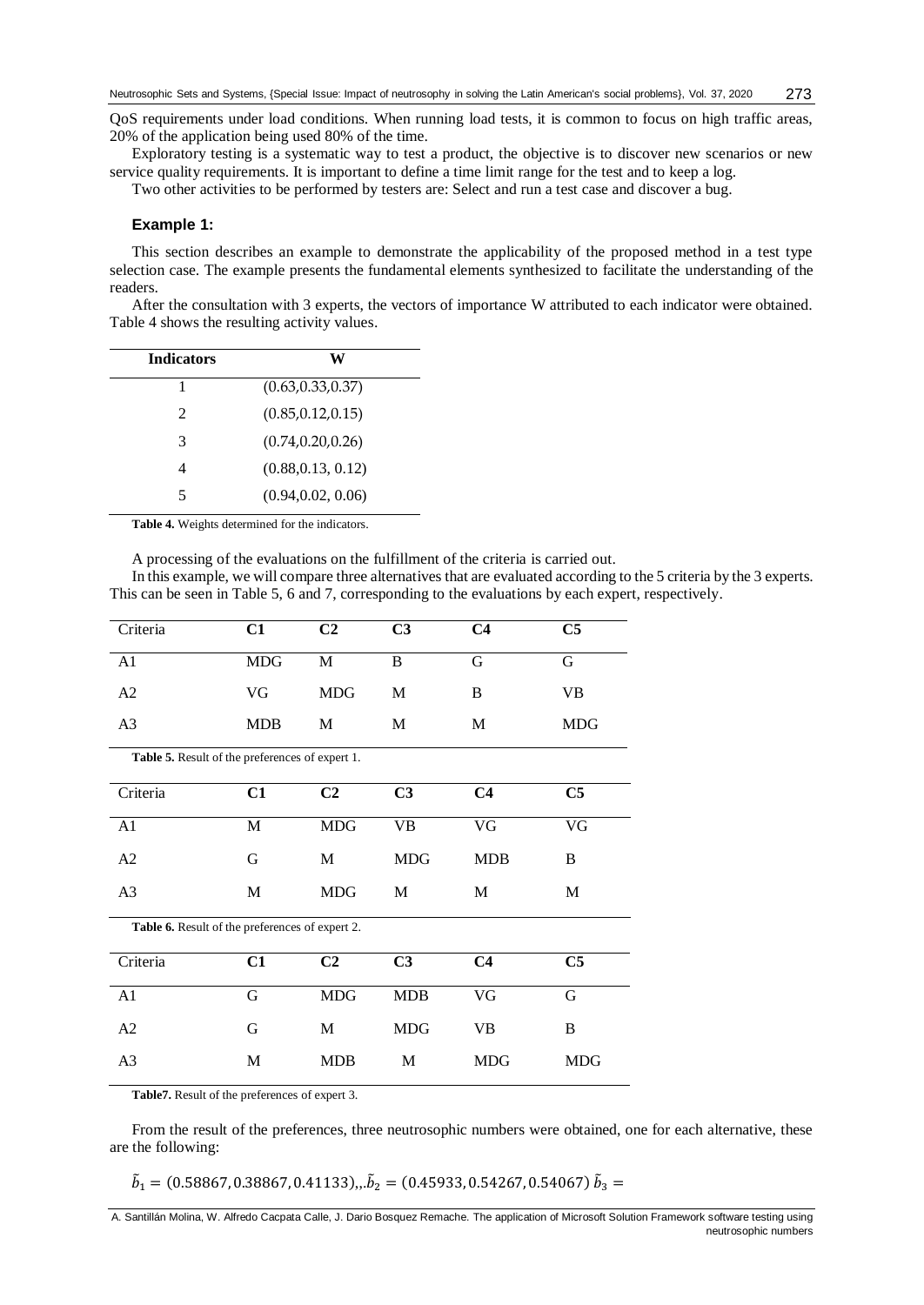#### (0.51333, 0.48000, 0.48667)

The scores of each of the vectors by alternatives yielded this result:

 $s(\tilde{b}_1) = 0.59622, s(\tilde{b}_2) = 0.45867$ , and  $s(\tilde{b}_3) = 0.51556$ . Then A1 is preferred, then A2 and lastly A3.

The result expresses that the recommendation is towards the use of dynamic tests.

From the selection of the dynamic test, the test process starts.

For the specific case of testing, it can be said that MSF Agile grants great importance to testing and allows use of the tools integrated into Visual Studio (VS), although other tools can be used as well.

Tests can be run inside and outside VS.Net.

Internally: Test Manager and Test Results

Externally: MSBuild (script)

VS Team Suite allows the creation of WorkItems (tasks and/or bugs) associated with the execution of the tests





VSTS has functionalities for testing Web applications. From Visual Studio you can record a navigation to later add rules to validate the responses. It also has capabilities for generating load tests by defining scenarios.

# **4. Conclusions**

Determining opportunities in the software testing application represents an important task in the early development process. This knowledge constitutes a discrete decision problem that can be modeled using neutrosophic numbers.

*Microsoft Solutions Framework* represents an agile methodology that provides a closer relationship with customers and seeks that all products are deliverable. A flexible, easy-to-use methodology tends to simplify project management for small and short-term applications. In this article, a multi-criteria decision-making method was proposed for the measurement of alternatives on the Microsoft Solutions Framework methodology. The method allows taking into account indeterminacy in decision-making, in addition to the use of linguistic terms that are more appropriate than numerical terms. As future work, the use of a consensus-based group decision-making model is planned.

# **References**

- <span id="page-7-0"></span>1. Cadavid, A.N., J.D.F. Martínez, and J.M. Vélez, *Revisión de metodologías ágiles para el desarrollo de software.* Prospectiva, 2013. **11**(2): p. 30-39.
- <span id="page-7-1"></span>2. Canós, J.H. and M.C.P.P. Letelier, *Metodologías ágiles en el desarrollo de software.* 2012.
- <span id="page-7-2"></span>3. Letelier, P. and M.C. Penadés, *Metodologías ágiles para el desarrollo de software: eXtreme Programming (XP).* 2006.
- <span id="page-7-3"></span>4. Gómez, O.T., P.P.R. López, and J.S. Bacalla, *Criterios de selección de metodologías de desarrollo de software.* Industrial data, 2010. **13**(2): p. 70-74.
- <span id="page-7-4"></span>5. Duarte, A.O. and M. Rojas, *Las metodologías de desarrollo ágil como una oportunidad para la ingeniería del software educativo.* Revista Avances en Sistemas e Informática, 2008. **5**(2): p. 159-171.

A. Santillán Molina, W. Alfredo Cacpata Calle, J. Dario Bosquez Remache. The application of Microsoft Solution Framework software testing using neutrosophic numbers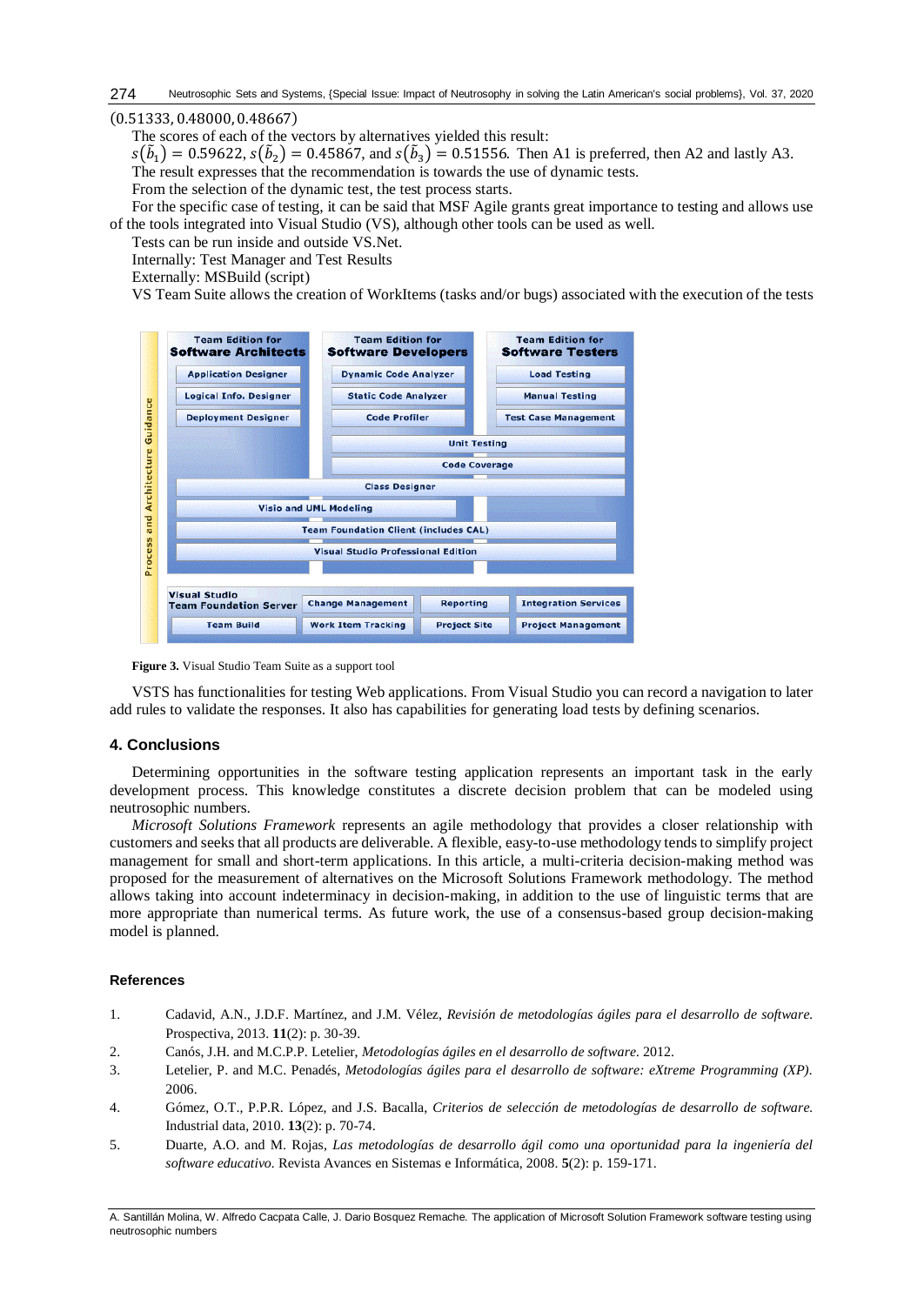- <span id="page-8-0"></span>6. Figueroa, M., *MeISE: Metodología de ingeniería de software educativo.* Revista Internacional Internacional Internacional de Educación en Ingeniería Educación en Ingeniería ISSN, 1940. **1116**.
- <span id="page-8-1"></span>7. Arias, M., Á. López, and J. Honmy, *Metodología dinámica para el desarrollo de software educativo.* 2015.
- <span id="page-8-2"></span>8. Alava, M.V., S.P. Delgado Figueroa, H.M. Blum Alcivar, and M.Y. Leyva Vazquez, *Single valued neutrosophic numbers and analytic hierarchy process for project selection.* Neutrosophic Sets and Systems, 2018. **21**(1): p. 13.
- 9. Teruel, K.P., J.C. Cedeno, H.L. Gavilanez, and C.B. Diaz, *A framework for selecting cloud computing services based on consensus under single valued neutrosophic numbers.* Neutrosophic Sets and Systems, 2018. **22**(1): p. 4.
- <span id="page-8-14"></span>10. Villamar, C.M., J. Suarez, L. Coloma, C. Vera, and M. Leyva, *Analysis of Technological Innovation Contribution to Gross Domestic Product Based on Neutrosophic Cognitive Maps and Neutrosophic Numbers.* Neutrosophic Sets and Systems, 2019. **30**(1): p. 3.
- <span id="page-8-3"></span>11. Gómez, G.Á. and J.E. Ricardo, *Método para medir la formación de competencias pedagógicas mediante números neutrosóficos de valor único.* Neutrosophic Computing and Machine Learning, 2020. **11**.
- 12. Ortega, R.G., M. Rodríguez, M.L. Vázquez, and J.E. Ricardo, *Pestel analysis based on neutrosophic cognitive maps and neutrosophic numbers for the sinos river basin management.* Neutrosophic Sets and Systems, 2019. **26**(1): p. 16.
- 13. Smarandache, F., J.E. Ricardo, E.G. Caballero, M.Y. Leyva Vázquez, and N.B. Hernández, *Delphi method for evaluating scientific research proposals in a neutrosophic environment.* Neutrosophic Sets & Systems, 2020. **34**.
- <span id="page-8-4"></span>14. Machiraju, S. and R. Modi, *Developing Bots with Microsoft Bots Framework.* 2018.
- <span id="page-8-5"></span>15. Tashchiyan, G.O., A.V. Sushko, and S.V. Grichin. *Microsoft Business Solutions-Axapta as a basis for automated monitoring of high technology products competitiveness*. in *IOP Conference Series: Materials Science and Engineering*. 2015. IOP Publishing.
- <span id="page-8-6"></span>16. Tascon, C. and H. Domínguez, *Análisis a la utilidad de la técnica de escenarios en la elicitación de requisitos.* Revista Antioqueña de las Ciencias Computacionales, 2017. **7**(1).
- <span id="page-8-7"></span>17. Jimeno Flores, J.V., C. Hernández, and G. Milckar, *Metodología para medir el nivel de rendimiento de los probadores de software en la empresa G & V Servigen SAC.* 2018.
- <span id="page-8-8"></span>18. Serna, E., R. Martínez, P. Tamayo, and I.U. de Envigado, *Una revisión a la realidad de la automatización de las pruebas del software.* Computación y Sistemas, 2019. **23**(1): p. 169-183.
- <span id="page-8-9"></span>19. Villada Zapata, C.C., C.A. Cifuentes Hincapie, V.M. Delgado Pena, and O.H. Rojas García, *Profundización de pruebas de software website MercadoLibre.* 2019.
- <span id="page-8-10"></span>20. Mar, O. and B. Bron, *Base Orientadora de la Acción para el desarrollo de prácticas en un Sistema de Laboratorios a Distancia* Revista Científica, 2017. **2**(29): p. 140-148.
- <span id="page-8-11"></span>21. Dávila, A., C. García, and S. Cóndor, *Análisis exploratorio en la adopción de prácticas de pruebas de software de la ISO/IEC 29119-2 en organizaciones de Lima, Perú.* RISTI-Revista Ibérica de Sistemas e Tecnologias de Informação, 2017(21): p. 1-17.
- <span id="page-8-12"></span>22. Grajales Quintero, A., E. Serrano Moya, and C. Hahan Von, *Los métodos y procesos multicriterio para la evaluación.* Luna Azul, 2013. **36**(1): p. 285-306.
- <span id="page-8-13"></span>23. Bouza, C. *Métodos cuantitativos para la toma de decisiones en contabilidad, administración, economía*. 2016; Available from: the contract of the contract of the contract of the contract of the contract of the contract of the contract of the contract of the contract of the contract of the contract of the contract of the contract o https://www.researchgate.net/publication/303551295\_METODOS\_CUANTITATIVOS\_PARA\_LA\_TOMA\_DE\_
	- DECISIONES\_EN\_CONTABILIDAD\_ADMINISTRACION\_ECONOMIA.
- <span id="page-8-15"></span>24. Ortega, R.G., M.L. Vazquez, J.A. Sganderla Figueiredo, and A. Guijarro-Rodriguez, *Sinos river basin socialenvironmental prospective assessment of water quality management using fuzzy cognitive maps and neutrosophic AHP-TOPSIS.* Neutrosophic Sets and Systems, 2018. **23**(1): p. 13.
- <span id="page-8-16"></span>25. Padilla, R.C., J.G. Ruiz, M.V. Alava, and M.L. Vázquez, *Modelo de recomendación basado en conocimiento empleando números SVN.* Neutrosophic Computing and Machine Learning, 2018. **1**: p. 31-36.
- <span id="page-8-17"></span>26. Smarandache, F., *Lógica neutrosófica refinada n-valuada y sus aplicaciones a la física.* Neutrosophics Computing and Machine Learning, 2018. **2**.
- <span id="page-8-18"></span>27. Le, C., *Preamble to Neutrosophy and Neutrosophic Logic.* MULTIPLE VALUED LOGIC, 2002. **8**(3): p. 285-296.
- <span id="page-8-19"></span>28. Smarandache, F., *Neutrosophy, a new Branch of Philosophy*. 2002: Infinite Study.
- 29. Villamar, C.M., J. Suarez, L.D.L. Coloma, C. Vera, and M. Leyva, *Analysis of technological innovation contribution to gross domestic product based on neutrosophic cognitive maps and neutrosophic numbers*. 2019: Infinite Study.
- 30. Smarandache, F. and M. Ali, *Neutrosophic Triplet Group (revisited).* Neutrosophic Sets and Systems, 2019. **26**(1): p. 2.
- 31. Zaied, A.N.H., A. Gamal, and M. Ismail, *An Integrated Neutrosophic and TOPSIS for Evaluating Airline Service Quality.* Neutrosophic Sets and Systems, 2019. **29**(1): p. 3.
- <span id="page-8-20"></span>32. Smarandache, F., *A Unifying Field in Logics: Neutrosophic Logic.* Philosophy, 1999: p. 1-141.
- <span id="page-8-21"></span>33. Wang, H., F. Smarandache, R. Sunderraman, and Y.Q. Zhang, *Interval Neutrosophic Sets and Logic: Theory and Applications in Computing: Theory and Applications in Computing*. 2005: Hexis.

A. Santillán Molina, W. Alfredo Cacpata Calle, J. Dario Bosquez Remache. The application of Microsoft Solution Framework software testing using neutrosophic numbers